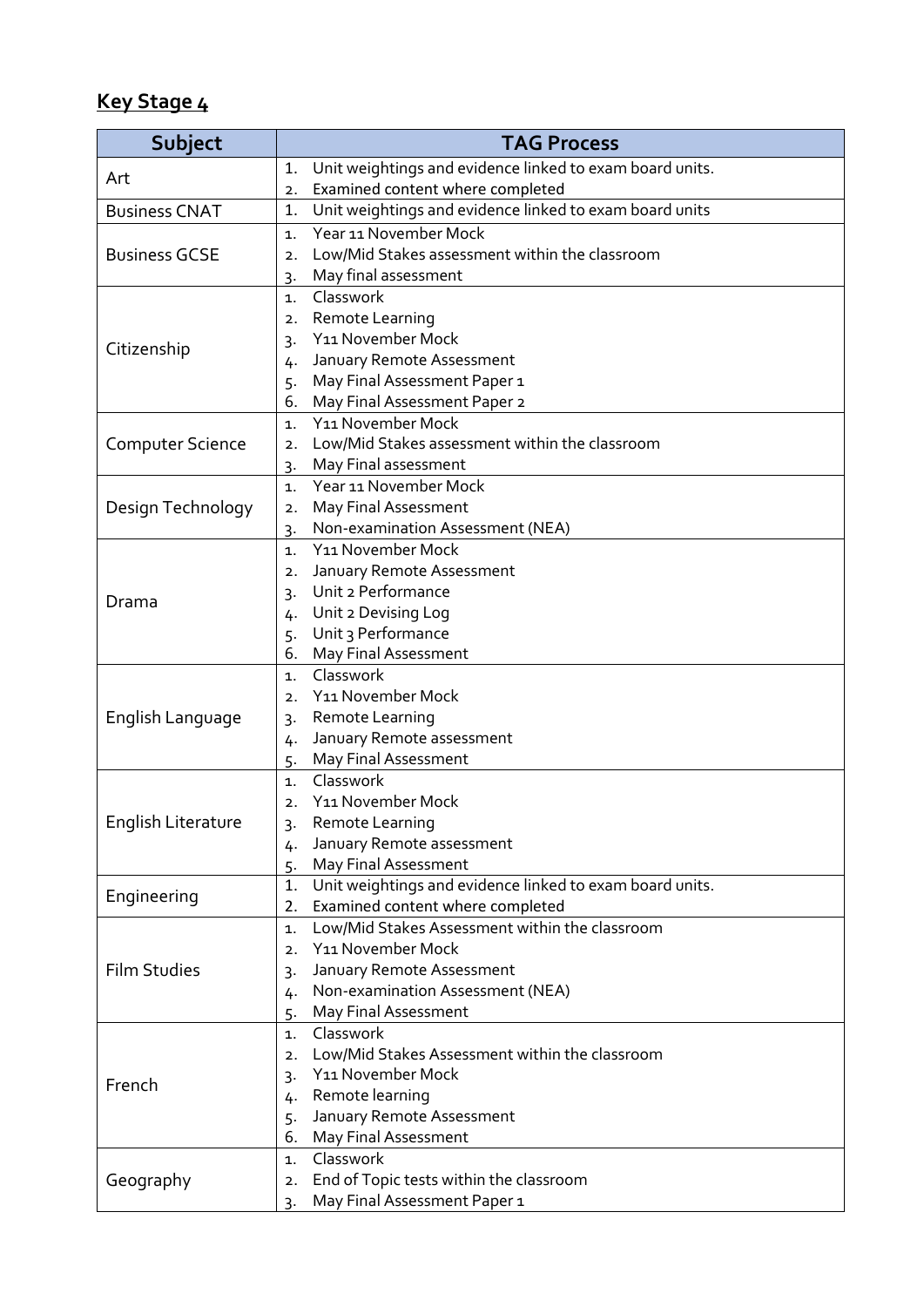|                      | May Final Assessment Paper 2<br>4.                                          |
|----------------------|-----------------------------------------------------------------------------|
| Health + Social Care | Unit weightings and evidence linked to exam board units<br>1.               |
| History              | Low / Mid Stakes Assessment within the classroom<br>1.                      |
|                      | Y11 November Mock<br>2.                                                     |
|                      | January remote Assessment<br>3.                                             |
|                      | May Final Assessment Unit 2<br>4.                                           |
|                      | May Final Assessment Unit 3<br>5.                                           |
| Hospitality          | Low/Mid stakes assessment within the classroom<br>1.                        |
|                      | Y11 November Mock<br>2.                                                     |
|                      | January Remote assessment<br>$\overline{3}$ .                               |
|                      | May Final Assessment as required (Some students completed previously)<br>4. |
|                      | Non-examination Assessment (NEA) / Coursework<br>5.                         |
| iMedia               | Unit weightings and evidence linked to exam board units.<br>1.              |
|                      | Y11 November Mock 1<br>1.                                                   |
| Mathematics          | Pre-Easter assessments<br>2.                                                |
|                      | Final May assessment papers<br>$\overline{3}$ .                             |
|                      | Level 1 Number and Measure + Level 2 Algebra assessment (Foundation<br>4.   |
|                      | only)                                                                       |
|                      | Composition<br>1.                                                           |
| Music                | Performance<br>2.                                                           |
|                      | <b>Listening Assessment</b><br>3.                                           |
|                      | May Final Paper 1 Assessment<br>1.                                          |
| <b>PE</b>            | May Final Paper 2 Assessment<br>2.                                          |
|                      | Coursework<br>$3 -$                                                         |
|                      | Practical performance<br>4.                                                 |
| Performing Arts      | Unit weightings and evidence linked to exam board units.<br>1.              |
| Polish               | Mock examinations<br>1.                                                     |
|                      | 2. Speaking endorsements                                                    |
| <b>RE</b>            | Y11 November mock<br>1.                                                     |
|                      | January Remote assessment<br>2.                                             |
|                      | Classwork<br>3.                                                             |
|                      | Final May assessment Paper 3<br>4.                                          |
|                      | Final May assessment Paper 2<br>5.                                          |
| Science              | Y11 November Mock 1<br>1.                                                   |
|                      | Low Stake Assessments<br>2.                                                 |
|                      | May Final Assessment<br>3.                                                  |
| Sport                | Unit weightings and evidence linked to exam board units.<br>1.              |

## **Additional Information**

In line with JCQ guidance, wherever possible the same range of evidence should be used for all students in a class or cohort, although there may be individual students for whom the proposed evidence is not appropriate. The rationale for any exceptions will be documented by the centre

Where some subjects are using fewer sources of evidence to consider as part of the grading process, they would have been omitted for the reasons listed below:

- An inability for all students' evidence to be applied consistently
- Questions over the validity of work being produced independently
- Examination boards had reduced the content due to the impact of Covid-19
- Suitability of internal work to contribute towards the grading process.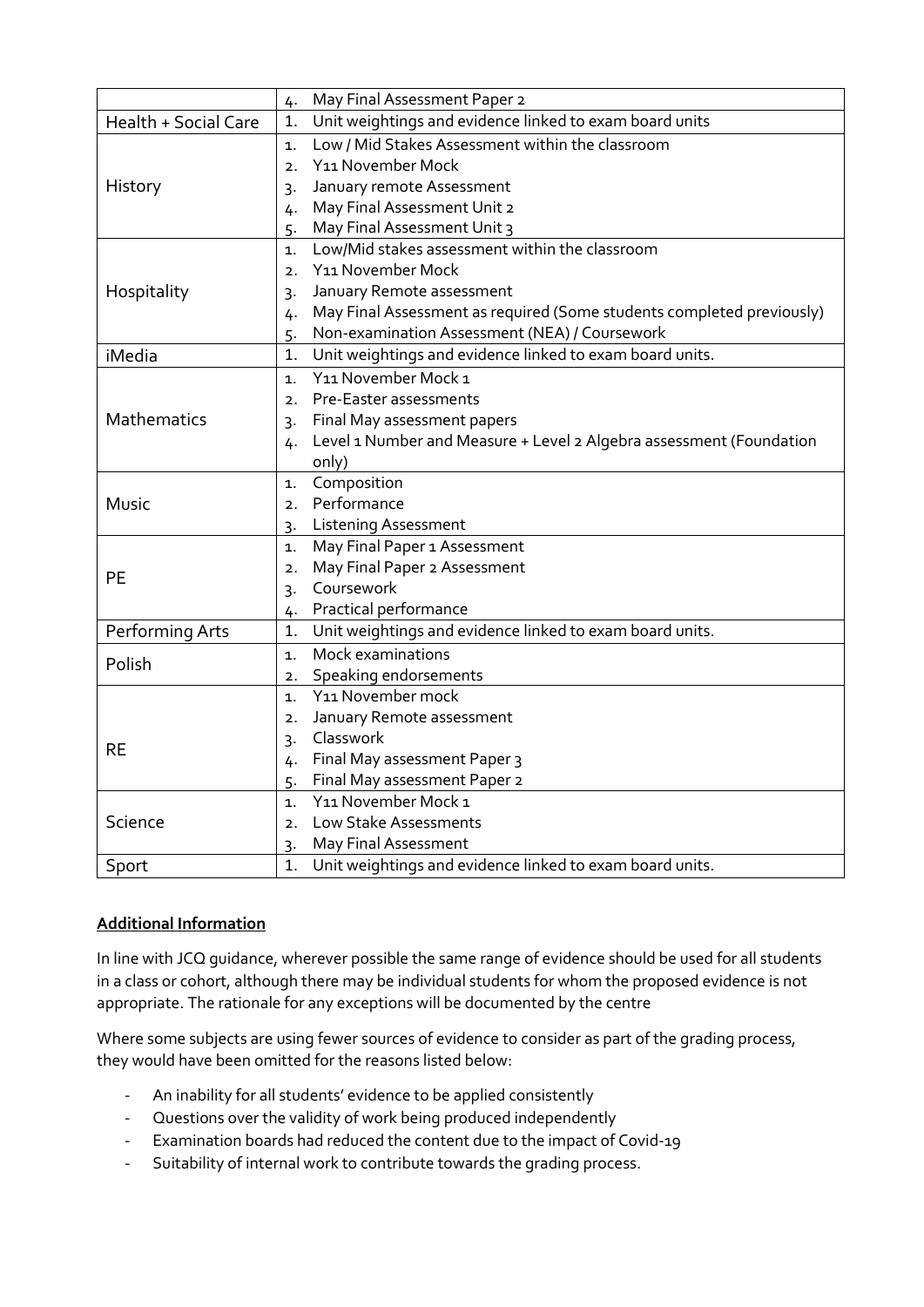## **Key Stage 5**

| <b>Subject</b>         | <b>TAG Process</b>                                             |
|------------------------|----------------------------------------------------------------|
| Accounting             | End of Topic tests<br>1.                                       |
|                        | <b>Mock Assessments</b><br>2.                                  |
|                        | Final May Assessment<br>3.                                     |
| <b>Applied Science</b> | Unit weightings and evidence linked to exam board units.       |
| Art                    | Unit weightings and evidence linked to exam board units.       |
| Biology                | Y <sub>13</sub> Mock<br>1.                                     |
|                        | Medium stakes assessment<br>2.                                 |
|                        | May Final Assessment<br>3.                                     |
| <b>Business</b>        | Unit weightings and evidence linked to exam board units        |
| Chemistry              | Y <sub>13</sub> Mock<br>1.                                     |
|                        | Medium stakes assessment<br>2.                                 |
|                        | May Final assessment<br>٦.                                     |
| <b>CPLD</b>            | Unit weightings and evidence linked to exam board units        |
| Digital Media          | Unit weightings and evidence linked to exam board units        |
| Economics              | Class based assessments<br>1.                                  |
|                        | Feb Remote assessment<br>2.                                    |
|                        | Homework submissions<br>3.                                     |
|                        | 4. MCQ papers                                                  |
|                        | May Final Assessment Paper 1<br>5.                             |
|                        | May Final Assessment Paper 2<br>6.                             |
| English Lang + Lit     | Classwork<br>1.                                                |
|                        | Y13 Mock<br>$\mathbf{2}$                                       |
|                        | May Final Assessment<br>3.<br>Non-examination Assessment (NEA) |
|                        | 4.<br>Classwork<br>1.                                          |
| English Literature     | Y13 Mock<br>2.                                                 |
|                        | May Final Assessment<br>3.                                     |
|                        | Non-examination Assessment (NEA)<br>4.                         |
| <b>Film Studies</b>    | Low/Mid stakes assessment<br>1.                                |
|                        | Y <sub>13</sub> Mock<br>2.                                     |
|                        | Remote assessment<br>3.                                        |
|                        | Non-examination Assessment (NEA)<br>4.                         |
|                        | May Final Assessment<br>5.                                     |
| <b>Further Maths</b>   | End of topic assessments from Warwick University<br>1.         |
|                        | Y <sub>13</sub> Mock<br>2.                                     |
|                        | <b>Final May Assessments</b><br>3.                             |
| Geography              | Classwork<br>$\mathbf{1}$ .                                    |
|                        | End of topic assessments<br>2.                                 |
|                        | Y <sub>13</sub> Mock<br>$3 -$                                  |
|                        | Coursework<br>4.                                               |
|                        | May Final Assessments<br>5.                                    |
| Health +Social Care    | Unit weightings and evidence linked to exam board units        |
| History                | Low/Mid Stakes Assessment<br>1.                                |
|                        | Y <sub>13</sub> Mock<br>2.<br><b>Remote Assessment</b>         |
|                        | 3.<br>Non-examination Assessment (NEA)                         |
|                        | 4.<br>May Final Assessments<br>5.                              |
| Maths                  | Y <sub>13</sub> Mock<br>1.                                     |
|                        | End of topic tests<br>2.                                       |